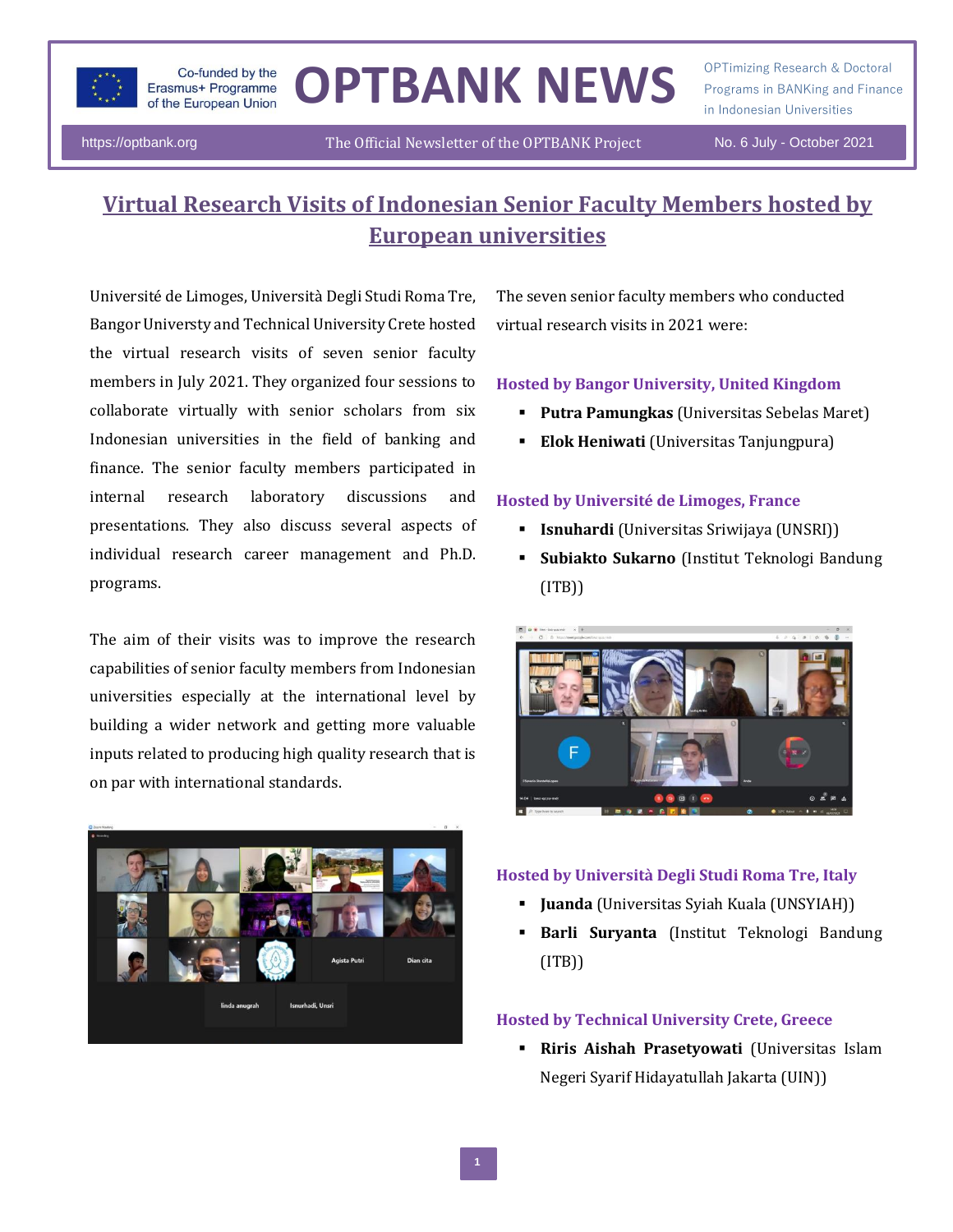## **OPTBANK Seminar on Exchange of Best Practices held online**

The OPTBANK Seminar on Exchange of Best Practices, hosted by Università degli Studi Roma Tre, was held online from July 7-9, 2021. The aim of the seminar was to improve and strengthen governance of research activities and PhD programs in Economics and Business by exchanging best practices between Indonesian and European universities.

During the three-day seminar, eight research management staff from Indonesia met their European counterparts and shared knowledge on the development of international linkages and doubledegree programs, funding opportunities into research planning and research evaluation and strategic planning.

The topics addressed include : Research Excellence in Banking & Finance, The Doctoral School at Roma Tre University, International Linkages and Double-Degree Programs, Managing Research Groups Spanning Across Different Universities, International Linkages and Diversity in Large Public Universities, Incorporating Grants and Other Funding Opportunities into Research Planning, Research Evaluation and Strategic Planning, University Linkages with China, and Granting Equal Opportunities for Students.

The Exchange of Best Practices 2021 participants were:

- **Taufiq Arifin** from Universitas Sebelas Maret (UNS)
- **Subiakto Sukarno** and **Ahmad Dhanu Prasetyo** from Institut Teknologi Bandung (ITB)
- **Syamsurijal Abdul Kadir** and **Taufiq Marwa** from Universitas Sriwijaya (UNSRI)
- **Euis Amalia** from Universitas Islam Negeri Syarif Hidayatullah Jakarta (UIN)
- **Marwan** from Universitas Syiah Kuala (UNSYIAH)
- **Juanda Astarani** from Universitas Tanjungpura (UNTAN).

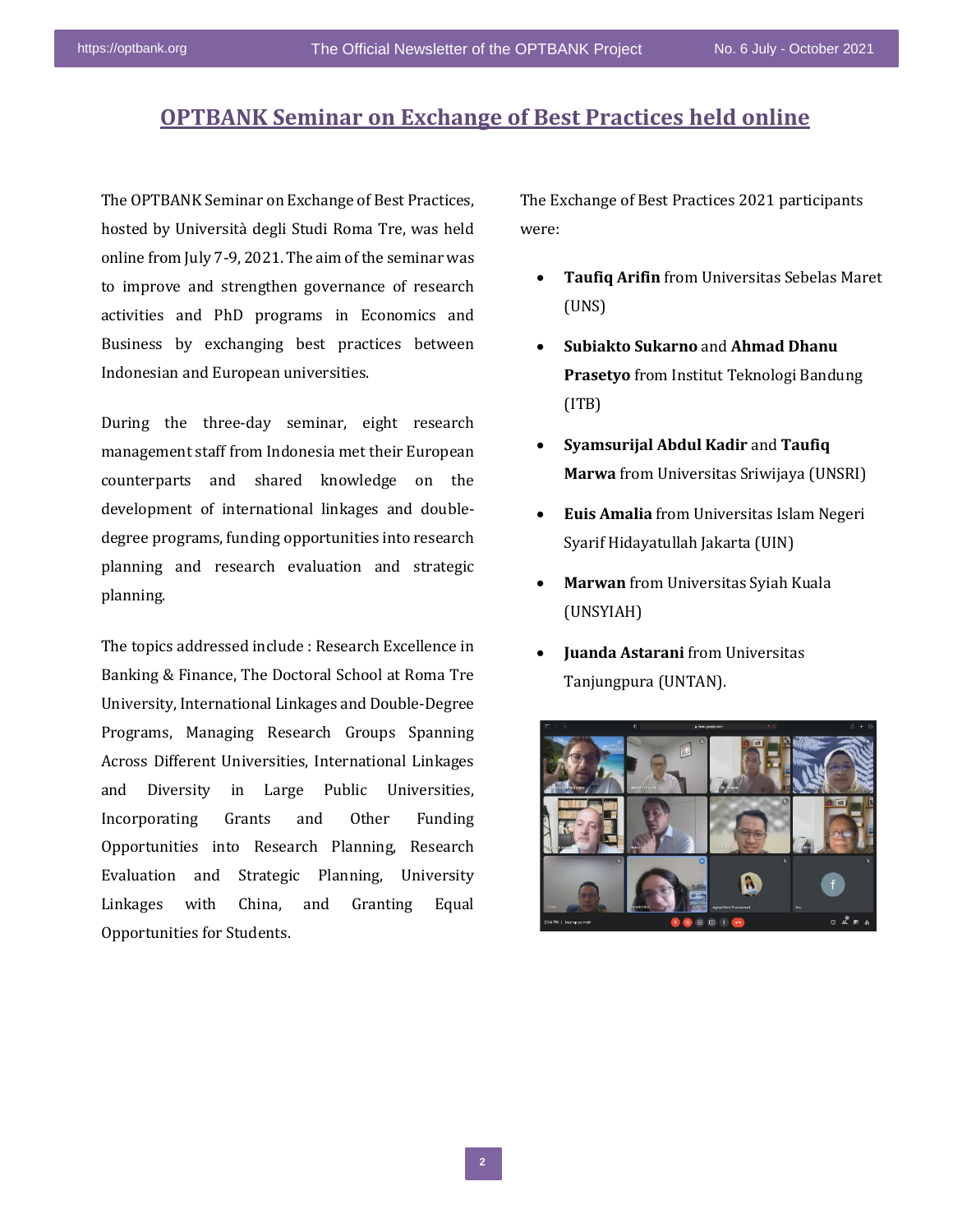## **Research dissemination to banking industry representatives held online**

The research dissemination to bankers was held online on September 4, 2021. The activity was attended by around 100 representatives from various banks and rural banks in Indonesia. The Chairman of BMT Kahuripan, an Islamic cooperative also joint the webinar.



Dr. Putra Pamungkas welcomed participants to the

research dissemination activity of the Erasmus+ CBHE OPTBANK program as representative of the management committee at the Faculty of Economics and Business at Universitas Sebelas Maret (UNS). Dr. Aldy Fariz Achsanta also presented his research and provided policy recommendations to the rural bankers.

The participants were very enthusiastic about the discussions on how current banking and finance issues impact the financial sector in Indonesia, especially the plausible impact of digitalization and increased competition from the fintech sector on small banks. Issues on the importance of financial and digital literacy were also discussed during the webinar.

# The OPTBANK Final Conference and Final Evaluation **collaboration with regulatory authority and business association Webinar on Peer-to-Peer Lending and Future Challenges held in**

A webinar on "Peer-to-Peer (P2P) Lending and the Future Challenges" was organized by Universitas Sebelas Maret (UNS) in collaboration with Indonesia Financial Services Authority (OJK) and Indonesia Entrepreneurs Association (APINDO) in August 20, 2021. This event is one of three community service programs organized by Indonesian universities.



87 entrepreneurs joined the webinar that was also attended by students and faculty members from the Faculty of Economics and Business (FEB) in UNS. Three speakers discussed the opportunities and challenges presented by P2P lending platforms, with some insights on fintech regulation.

The speakers were Anto Prabowo (Deputy Commissioner for Public Relations and Logistics, OJK), Irwan Trinugroho (Director of Partnership, Development, and Internationalization, UNS), and Nurdin Setiawan (General Manager, HRM.PT.Pan Brothers.Tbk). The webinar was moderated by Dr. Soeprayitno, director of APINDO.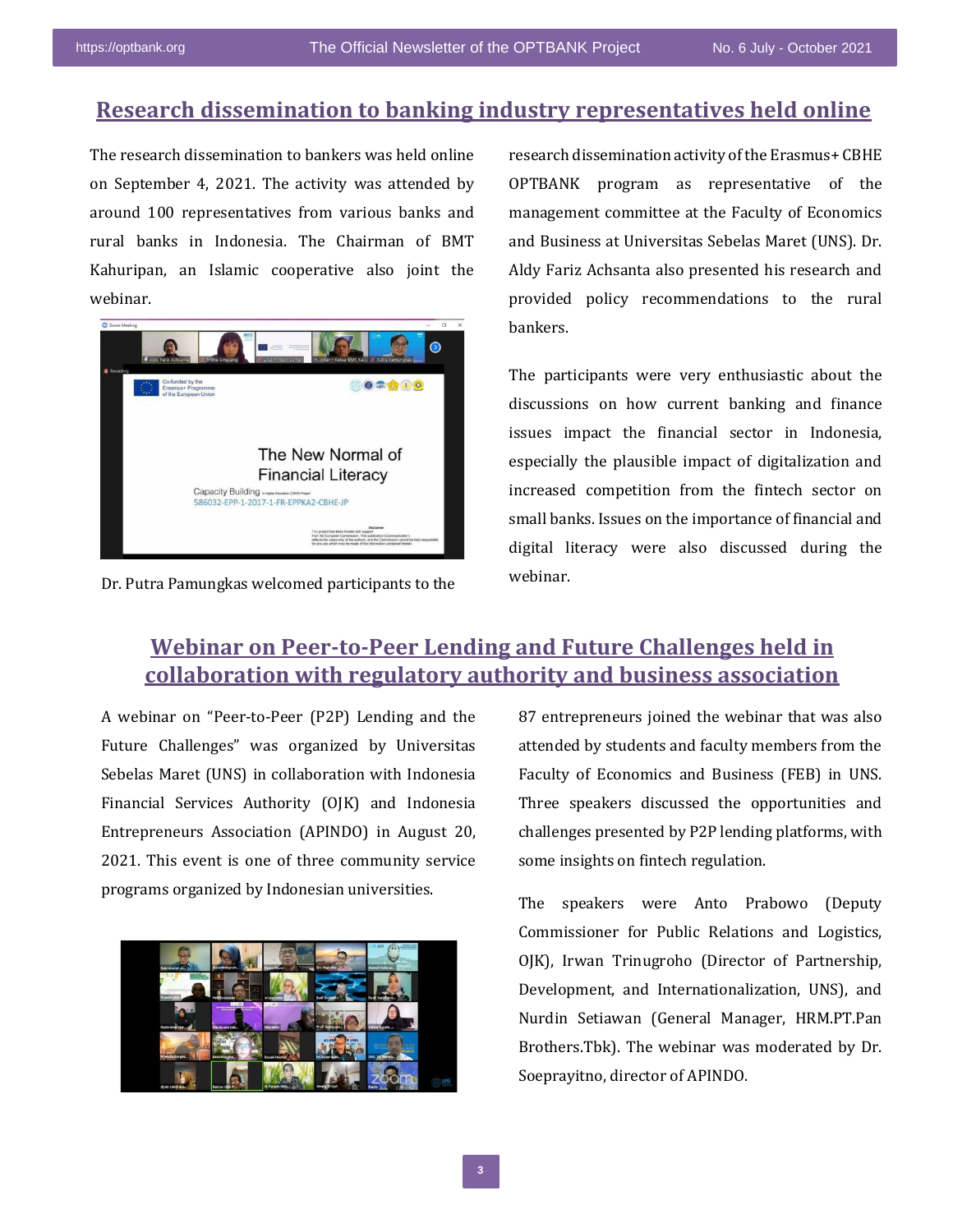## **OPTBANK Final Conference and Final Evaluation Meeting held online, attended by over 2000 participants**

The OPTBANK Final Conference and Final Evaluation Meeting was held online from September 7-9, 2021 hosted by the Universitas Sebelas Maret (UNS). The two external experts of the project delivered their keynote speeches. Aside from the representatives from partner European and Indonesian universities, associated partners also participated in the event, which include regulators and policymakers such as the Indonesia Financial Services Authority (OJK), Bank Indonesia (BI) and the Indonesia Deposit Insurance Corporation (LPS).



The final conference was jointly organized with the 2021 Sebelas Maret International Conference on Digital Economy (SMICDE). A short video presentation displaying the activities and achievements of the OPTBANK project was shown to the public (Click [here](https://www.youtube.com/watch?v=pOawGcdm5ek) to watch the video).

On the first day, Prof. Amine Tarazi, OPTBANK project coordinator, along with the UNS Rector welcomed participants to the conference. After, the Chairman of the Board of Commissioners delivered a keynote speech emphasizing on the important challenge of digital transformation and sustainable finance. Several OPTBANK sessions were organized.



These include 3 OPTBANK Young Researchers Sessions where 12 junior faculty members who participated in the LAPE OPTBANK Research Training Program and Junior Research Visits presented their ongoing research. Banking scholars from partner European universities chaired the sessions.

At the end of Day 1, a session (OPTBANK "Future Challenges for the Banking Industry") gathering international banking and finance scholars and financial regulators led by the two OPTBANK experts, was organized to tackle important banking and finance issues. Day 1 was attended by 1798 participants.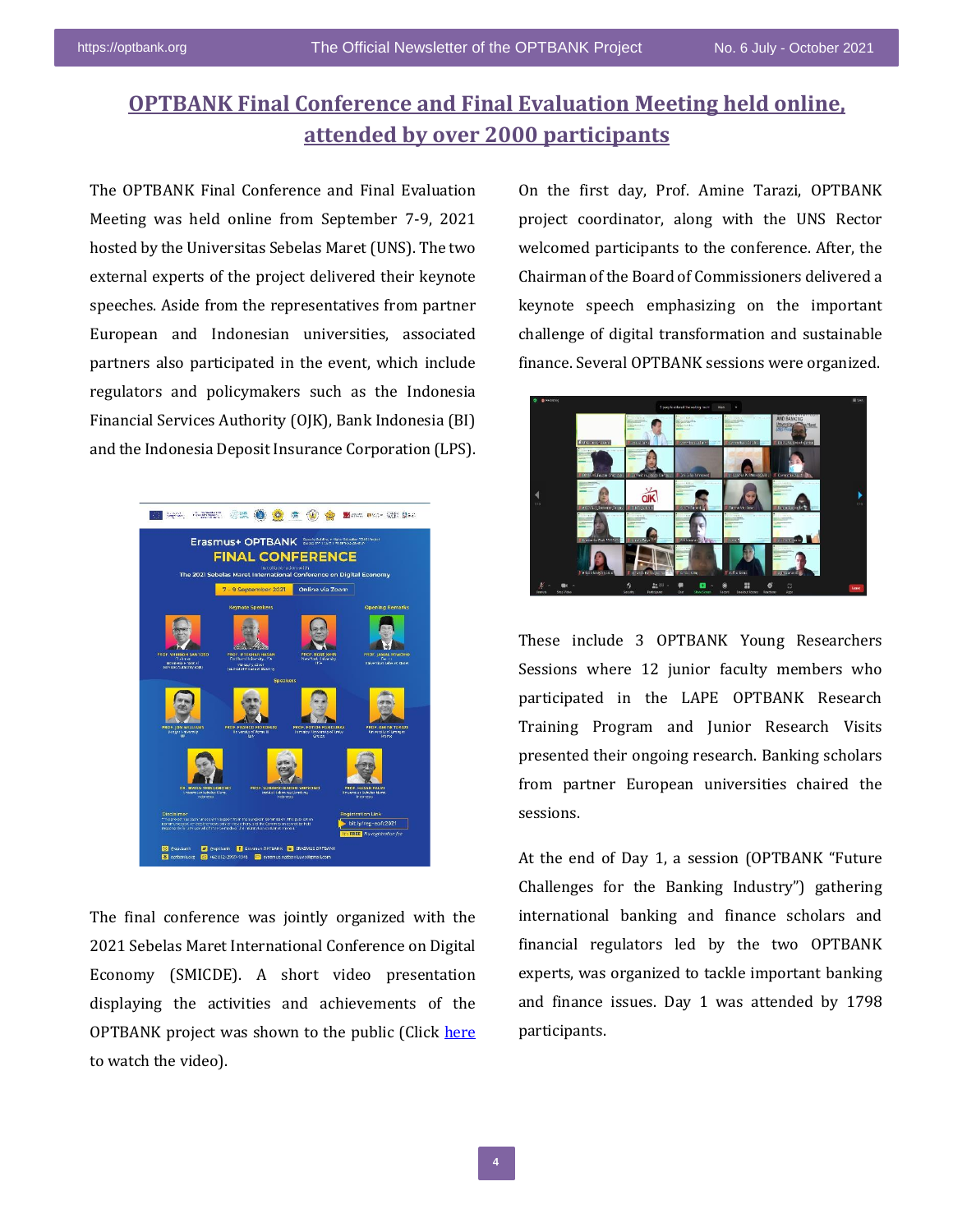In Day 2 of the Final Conference, four OPTBANK Sessions were conducted chaired by banking researchers from European partner universities.



Eight senior faculty members from partner Indonesian universities who participated in the Senior Research Visits discussed their working papers during the OPTBANK Senior Researchers Sessions. After, the OPTBANK Exchange of Good Practices Session served as an avenue for three research management staff who participated in the Seminar on Exchange of Good Practices to showcase what they learned and how they applied the knowledge gained especially in terms of managing research centers and increasing links to businesses and the industry.

| <b>RESEARCH BACKGROUND</b> | The Inconclusiveness of Foreion Ownership Effect on a Firm                           |                                                   |                                                                                                                                                                                                                                                                                                                                                                                                                                                                                                                                                                                                                                                                                                                                                                        |
|----------------------------|--------------------------------------------------------------------------------------|---------------------------------------------------|------------------------------------------------------------------------------------------------------------------------------------------------------------------------------------------------------------------------------------------------------------------------------------------------------------------------------------------------------------------------------------------------------------------------------------------------------------------------------------------------------------------------------------------------------------------------------------------------------------------------------------------------------------------------------------------------------------------------------------------------------------------------|
| Dimansion                  | <b>Positive Impact</b>                                                               | <b>Negative Impact</b>                            | <br>How should we consider foreign ownership?<br><b>COLOR</b>                                                                                                                                                                                                                                                                                                                                                                                                                                                                                                                                                                                                                                                                                                          |
| <b>Investing Decision</b>  | Girma et al. (2015)<br>Keen & Park (2018)<br>Zhu et al. (2019)                       |                                                   | . Foreign ownership is a mode of entry towards<br>international conrations.<br>. Foreign ownership can be done by different types of<br>investors.<br>. Their presence and control might impact the firm's<br><b>CONTINUES IN THE EXPERT</b><br>decision making and performance differently.<br>--------<br>How should we consider country characteristics?<br>. Foreign ownership in a firm involves two different<br>countries, the home and host country, which may have<br>different characteristics.<br><b>A routes a freueriter Mendro Lookert</b><br>· Those characteristics differences moderate foreign<br>ownership's effect on a firm's decision making and<br>performance.<br>. Previous research only focusing on one side of country<br>characteristics. |
| <b>Financing Decision</b>  | Do et al. (2020)                                                                     | Toran (2019)                                      |                                                                                                                                                                                                                                                                                                                                                                                                                                                                                                                                                                                                                                                                                                                                                                        |
| <b>Payout Decision</b>     | Lam et al. (2012)<br>Moin et al. (2019)                                              | Jeon et al. (2011)                                |                                                                                                                                                                                                                                                                                                                                                                                                                                                                                                                                                                                                                                                                                                                                                                        |
| Risk                       | Vo (2015)<br>Naufa et al. (2019)<br>Lee & Chung (2018)                               | Kabir et al. (2020)                               |                                                                                                                                                                                                                                                                                                                                                                                                                                                                                                                                                                                                                                                                                                                                                                        |
| Performance                | Bürker et al. (2013)<br>Wane & Wane (2015)<br><b>Grahára &amp; Shuhira</b><br>(2019) | Meng et al. (2018)<br>Lindemaris et al.<br>(2010) |                                                                                                                                                                                                                                                                                                                                                                                                                                                                                                                                                                                                                                                                                                                                                                        |
|                            |                                                                                      |                                                   |                                                                                                                                                                                                                                                                                                                                                                                                                                                                                                                                                                                                                                                                                                                                                                        |



An OPTBANK Dissemination Session "Module Implementation and Thematic Community Service Program on Financial Literacy" was also organized to outline the different activities organized in the framework of the project aimed to revitalize the Ph.D. programs and improve teaching standards in banking and finance in Indonesian universities. During this session, the results of the 3 community service programs and the implementation of courses and modules in two pilot universities were reported.



A total of 588 participants attended the Day 2 sessions. Dr. Irwan Trinugroho, Project Steering Committee Member and Prof. Amine Tarazi, project coordinator, provided their closing remarks.